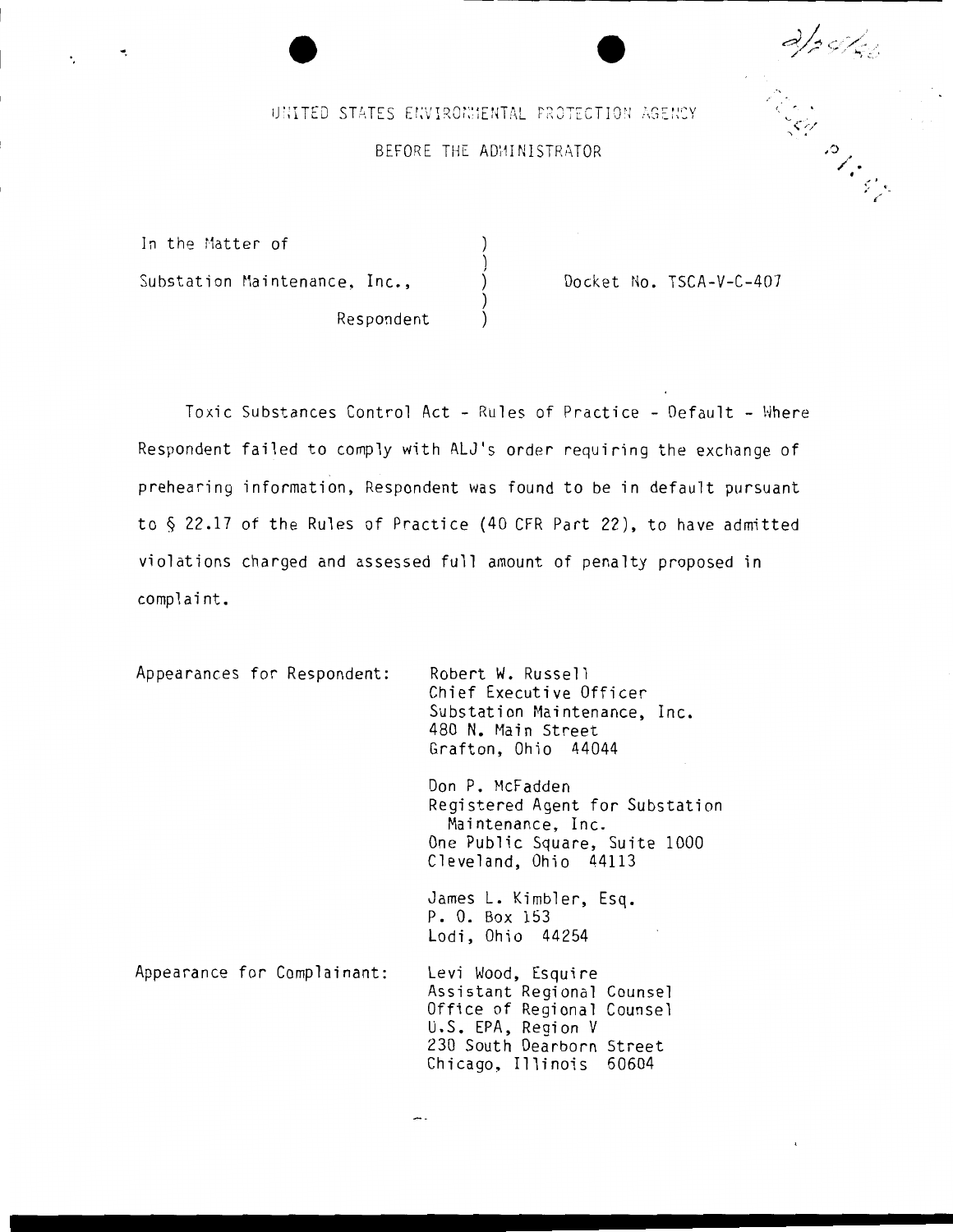#### Default Order

This proceeding under  $\S$  16(a) of the Toxic Substances Control Act  $(15 \cup .S.C. 2615(a))$  was commenced on June 13, 1985, by the issuance of a complaint charging Respondent, Substation Maintenance, Inc., with violations of the Act and regulations. Specifically, Respondent was charged with failure to properly store at its Grafton, Ohio facility 17 drums of PCB solids and a PCB transformer, to date all PCB articles when they are placed in storage, to clean up spilled PCBs and with illegal disposal of PCBs in violation of  $\S$  15 of the Act and applicable regulations, 40 CFR  $\S$ § 761.65(b)(1), 761.65(c)(5), 761.65(c)(8) and 761.60(a). For these alleged violations, it was proposed to assess Respondent a penalty totaling \$15,000.

Respondent answered, denying the alleged violations and requesting a hearing.

The proceeding was assigned to the undersigned ALJ on August 7, 1985, and by letter, dated August 12, 1985, the parties, failing settlement, were directed to supply certain prehearing information on or before October 2, 1985. Specifically, Respondent was ordered to furnish a summary of any evidence relied upon to support denial of substantive allegations of complaint, to supply a summary of evidence to support allegations that all the PCB materials in question had been removed from the Grafton facility, that said materials were placed there under license from Transformer Services of Ohio, Inc. and to supply financial data, if Respondent contended the proposed penalty was beyond its ability to pay. Neither party

2

' .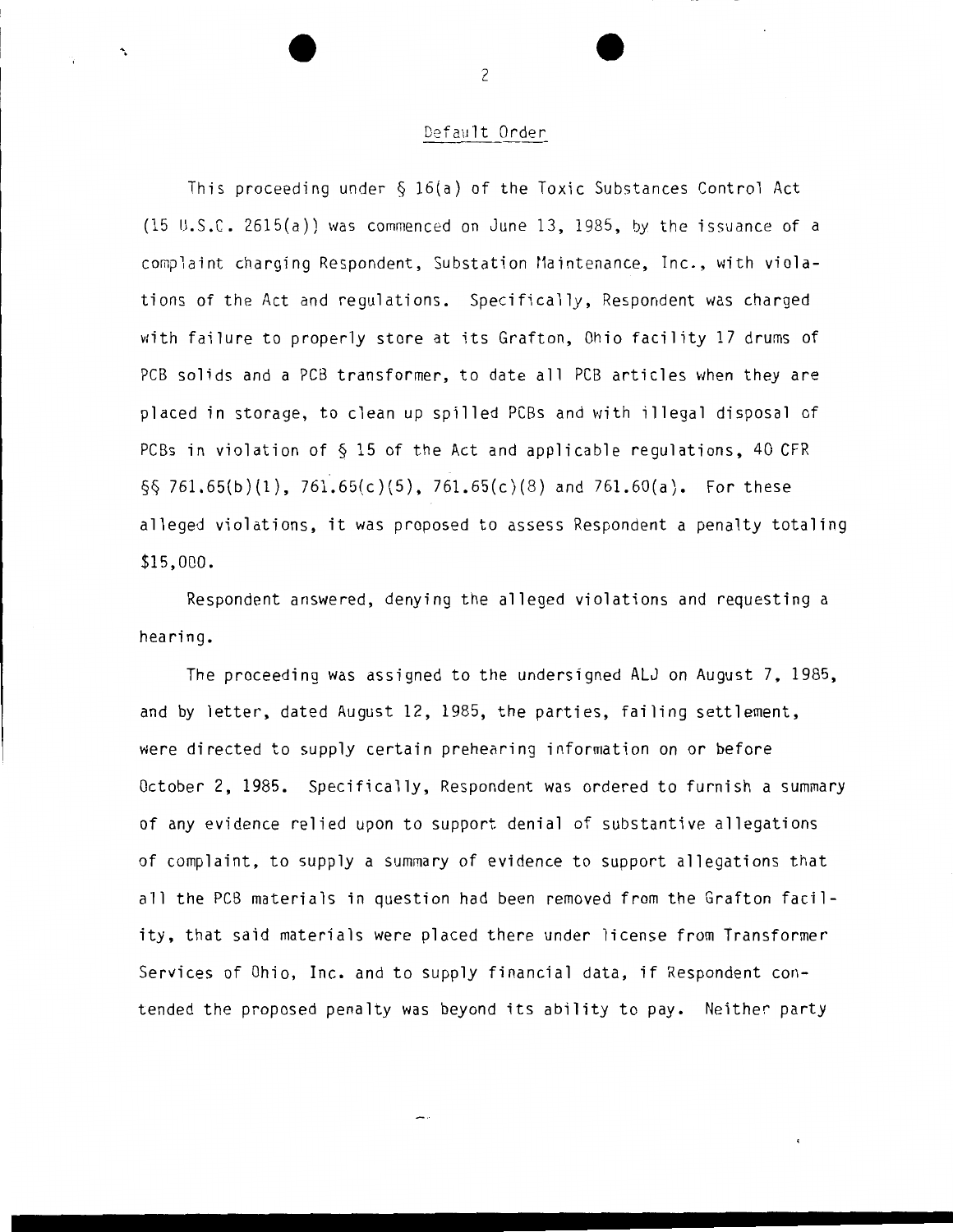complied ...th this directive and by an order, dated November 13, 1985, the parties were directed to furnish the informaiton on or before December 13, 1985. The order specifically provided that failure to comply would result in dismissal of the proceeding with prejudice in accordance with 40 CFR 22. 20 or entry of a default order pursuant to 40 CFR 22.17.

Complainant furnished its prehearing information under date of December 13, 1985. Respondent failed to comply with the order of November 13, 1985, and has not given any reason for such failure or otherwise responded to the order. Under date of January 23, 1986, Complainant, noting the above failure, moved for a default order pursuant to 40 CFR 22.17. Respondent has not responded to the motion in any manner.

Respondent's failure to comply with the ALJ's order constituting a default in accordance with 40 CFR  $22.17(a)$  and an admission of the factual allegations of the complaint, I hereby make the following:

# Findings of Fact

- 1. Respondent, Substation Maintenance, Inc., is a corporation incorporated under the laws of the State of Ohio.
- 2. On October 17, 1984, Respondent maintained a place of business and a facility in Grafton, Ohio.
- 3. On October 17, 1984, Respondent had 17 drums of PCB solids, three PCB transformers and 42 large PCB capacitors in storage for disposal at the mentioned facility.
- 4. The 17 drums of PCB solids and three PCB transformers mentioned above were placed in storage more than 30 days prior to October 17, 1984,

3

 $\chi_{\rm{max}}=2$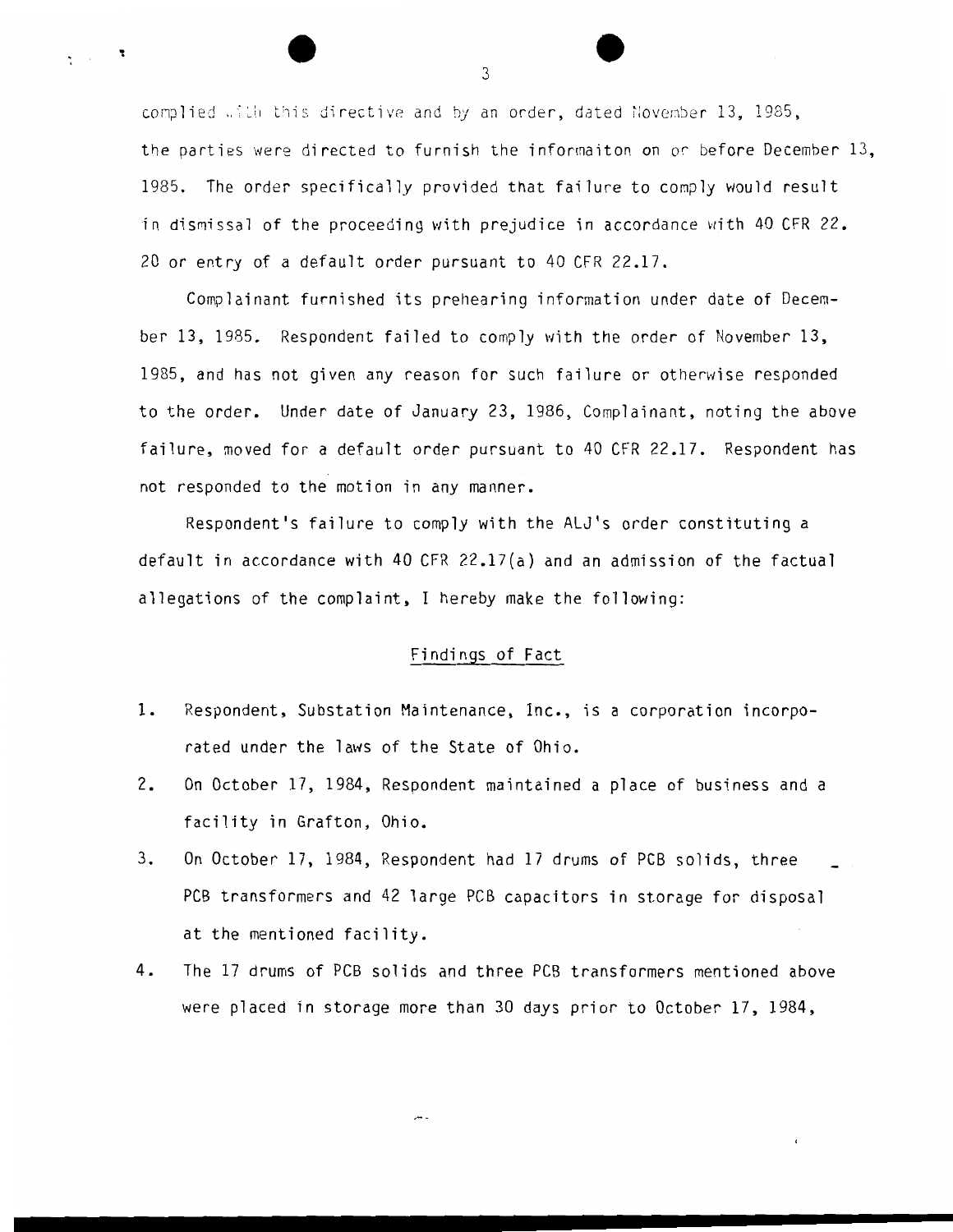and the drums and one of the transformers (American Transformer, Serial No. 960361) were stored in an area lacking continuous curbing.

- 5. The 17 drums of PCB solids, three PCB transformers and 42 large PCB capacitors referred to above were not dated with the date these articles were placed in storage.
- 6. Two of the mentioned PCB transformers were in a metal bin containing approximately two inches of an oil-water mixture on October 17, 1984, which mixture contained PCBs at a concentration of 21 ppm.
- 7. The American PCB transformer referred to in finding 4 had a two-foot x two-foot oil spot beneath its drain tap on October 17, 1984, indieating an uncontrolled discharge of PCBs.

# Conclusions

- 1. Respondent's action in storing 17 drums of PCB solids (PCB articles) and one PCB transformer for more than 30 days in an area lacking continuous curbing constitutes a violation of 40 CFR 761.65(b)(1).
- 2. Respondent's failure to mark the date the 17 drums of PCB solids, three PCB transformers and 42 large PCB capacitors were placed in storage constitutes a violation of 40 CFR 761.65 $(c)$ .
- 3. Respondent's failure to clean up the PCBs in the oil and water mixture in the bin containing two PCB transformers constitutes a violation of 40 CFR 761.65(c)(5).
- 4. The uncontrolled discharges of PCBs from American Transformer, Serial No. 960361, is an illegal disposal of PCBs in violation of 40 CFR 761. 60(a).

4

•.